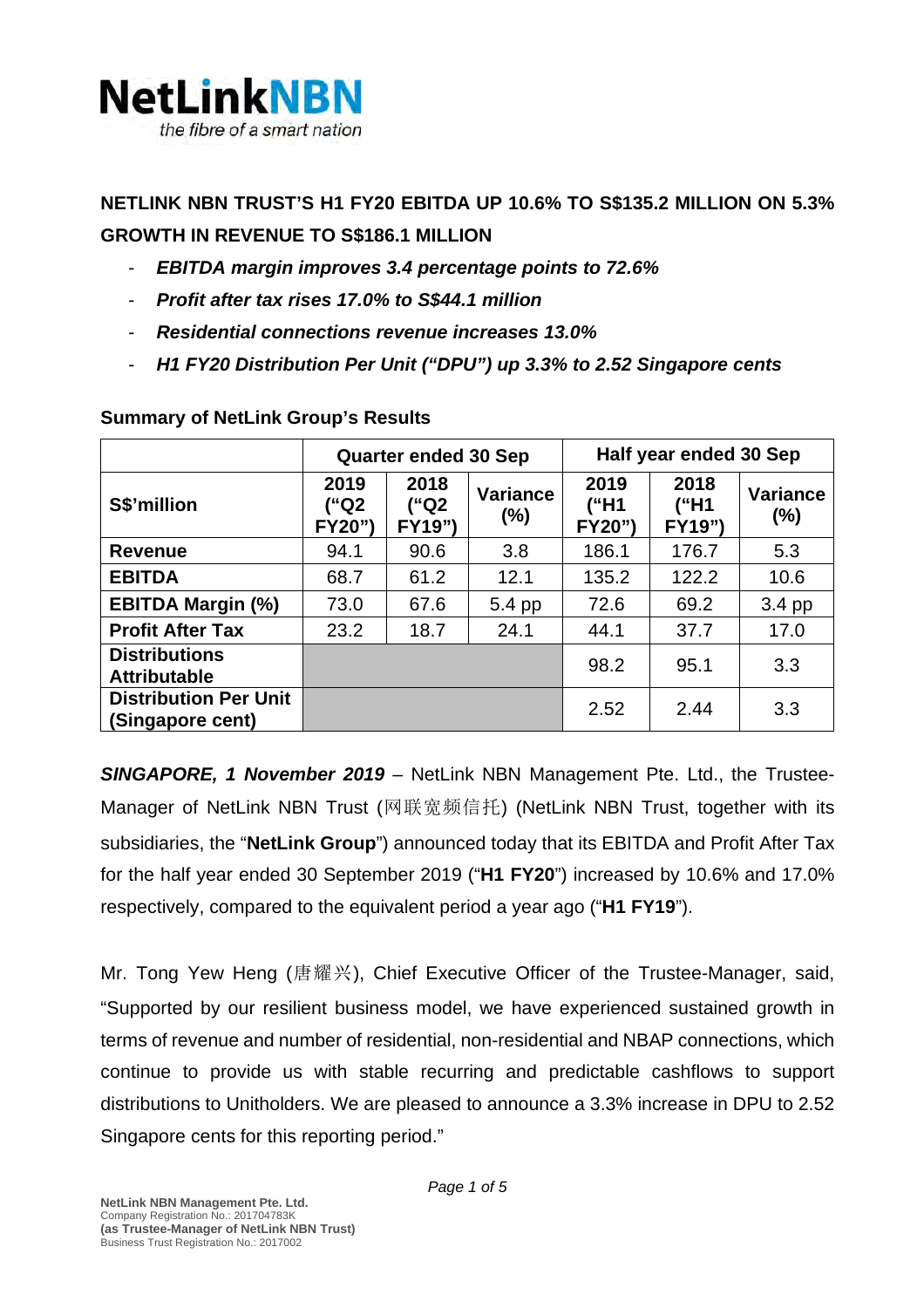

#### **SUSTAINED GROWTH**

The NetLink Group achieved a revenue of S\$186.1 million in H1 FY20, 5.3% higher than S\$176.7 million recorded in H1 FY19. This increase was mainly due to higher residential connections and installation-related revenue partially offset by lower ducts and manhole service and diversion revenue.

Residential connections remain the largest revenue driver for NetLink Group, with residential connections revenue increasing by 13.0% to S\$113.8 million in H1 FY20, contributing 61.2% of NetLink Group's total revenue. For H1 FY20, there were 1,410,627 residential connections as compared to 1,241,018 connections in H1 FY19. Installationrelated revenue experienced an increase of S\$2.1 million, or 20.6%, due largely to higher number of residential installation-related orders and service activation charges as StarHub migrated its coaxial cable subscribers to fibre.

With higher revenue and growth in asset base, total expenses for H1 FY20 were S\$1.5 million higher mainly due to higher installation costs, depreciation and amortisation costs, staff costs and finance costs, partially offset by lower diversion costs and other operating expenses.

The NetLink Group's EBITDA margin improved 3.4 percentage points to 72.6% in H[1](#page-1-0) FY20 from 69.2% in H1 FY19. EBITDA rose 10.6% to S\$135.2 million compared to S\$122.2 million a year ago. Profit After Tax rose 17.0% to S\$44.1 million from S\$37.7 million across the same comparative period.

<span id="page-1-0"></span><sup>1</sup> EBITDA margin for H1 FY20 at 72.6% was higher than H1 FY19 by 3.4 percentage point respectively partly due to the impact from the adoption of Singapore Financial Reporting Standard (International) 16 – Leases ("SFRS(I) 16"). Excluding the impact of SFRS(I) 16, EBITDA margin for H1 FY20 would have been 71.8%, 2.6 percentage point higher compared to 69.2% for H1 FY19.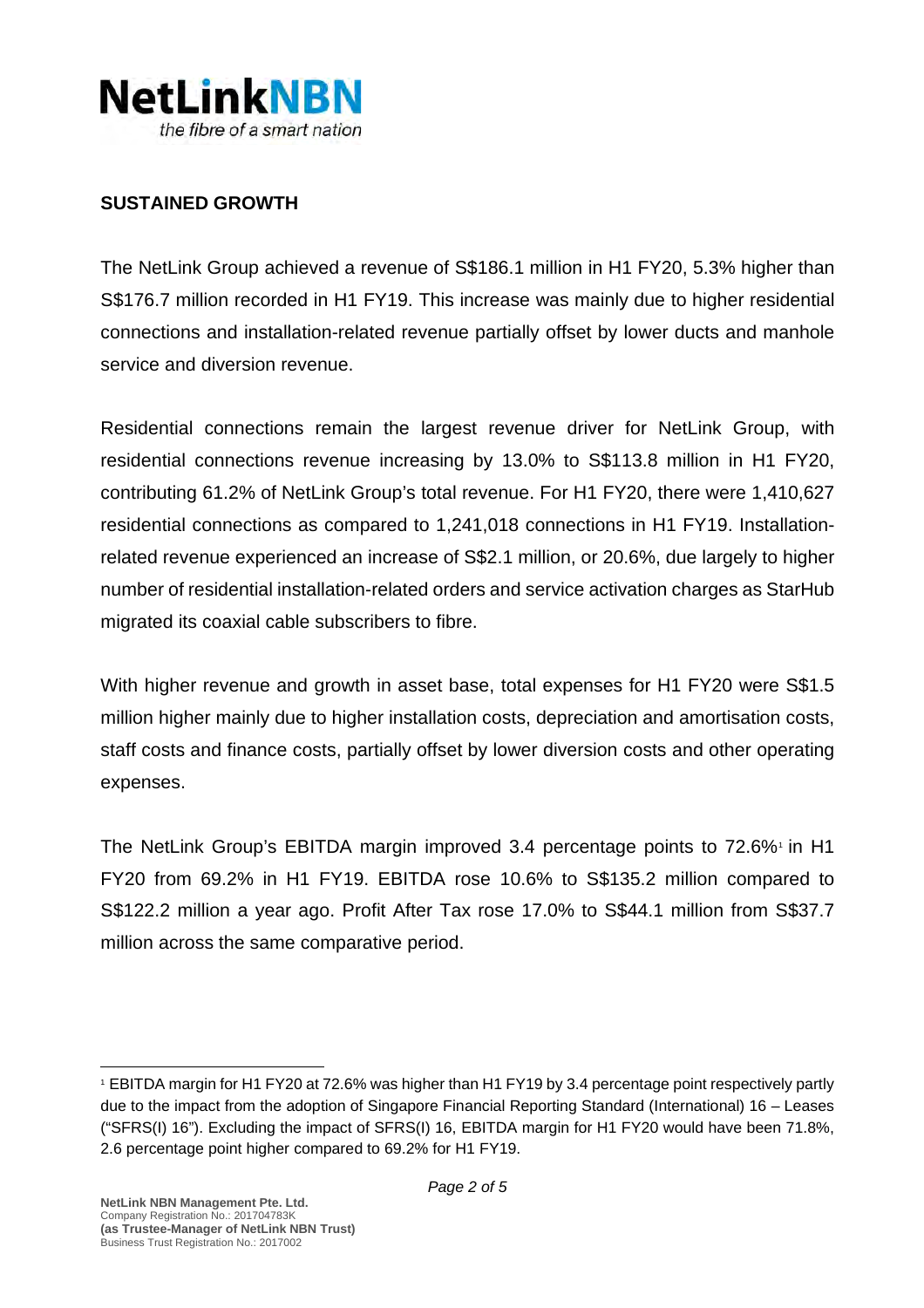

Due to higher cash flow from operations, NetLink Group's net cash from operating activities of S\$134.3 million in H1 FY20 was S\$27.1 million higher than H1 FY19.

## **STABLE CASH FLOW GENERATED TO SUPPORT UNITHOLDER RETURNS**

The NetLink Group has stated a policy to make distributions on a semi-annual basis. For the half year ended 30 September 2019, NetLink Group declared a 3.3% year-on-year increase in distributions amounting to S\$98.2 million or 2.52 Singapore cents per Unit, which will be payable on 26 November 2019 as a distribution in cash to NetLink Group's Unitholders.

## **OUTLOOK**

For FY20, the NetLink Group expects revenues from key connection services to be higher than FY19 mainly due to higher residential connections and installation-related revenues. The NetLink Group will continue to invest and expand its network to improve the network's capability and resiliency. The NetLink Group also expects capital expenditure in FY20 to be higher than that of FY19.

The NetLink Group is continuing to expand its network in new housing estates. The NetLink Group has also been working proactively with the Requesting Licensees ("**RLs**") (who provide fibre services to Retail Service Providers that in turn provide retail fibre services to end-users) to meet future demand for non-residential and non-building address points (NBAP) connections, and to support the RLs' efforts to acquire new non-residential and NBAP customers.

As Singapore races towards the commercialisation of 5G, the NetLink Group is wellpositioned to support the nation's 5G aspirations and explore opportunities associated with the new market development. The NetLink Group supports IMDA's objectives to achieve pervasive deployment of 5G infrastructure and grow the 5G innovation ecosystem. As a start, the NetLink Group will be supporting M1 for its 5G trial at an upcoming new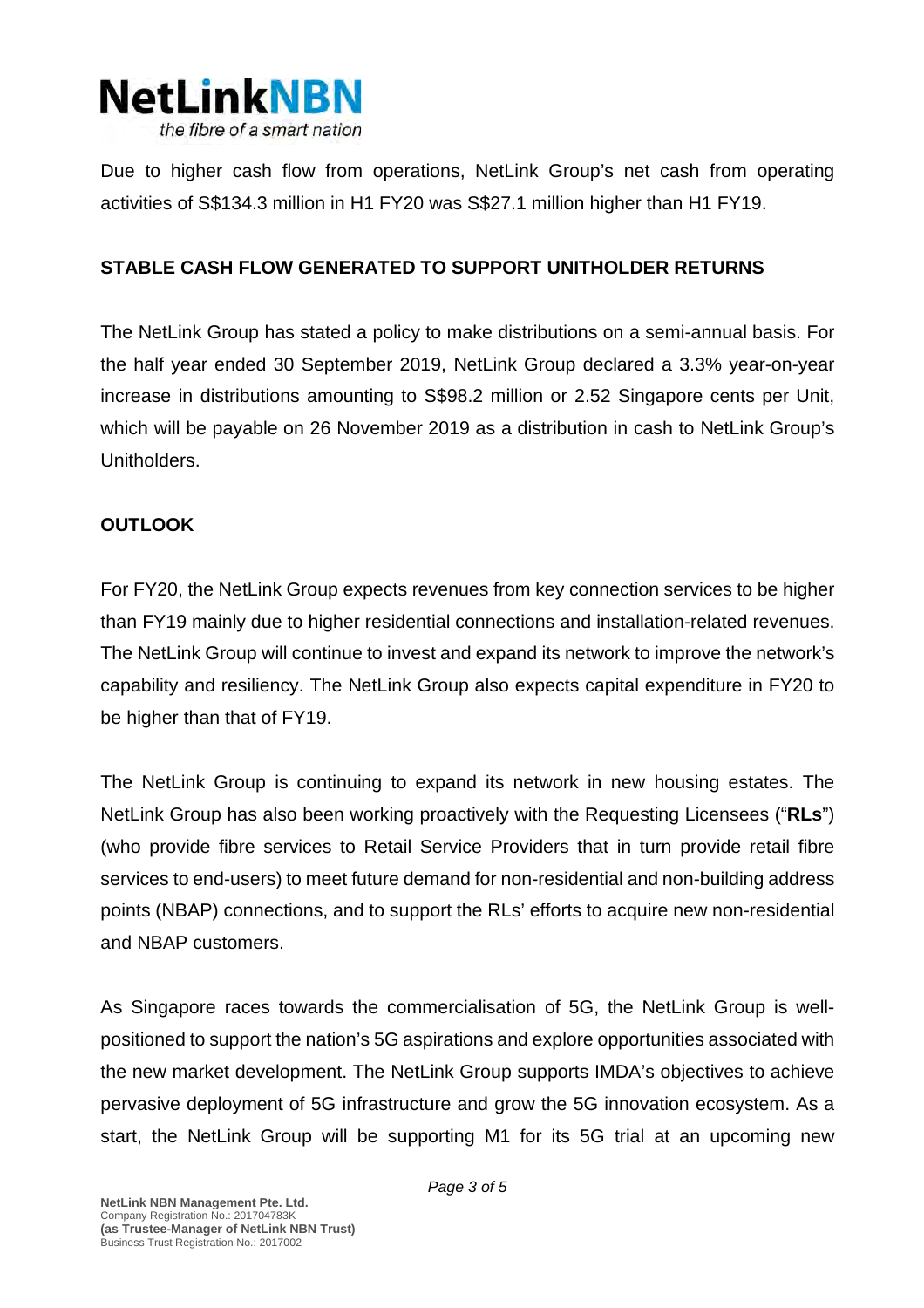

restaurant in Marina Square and TPG Telecom for its 5G trial network across Singapore Science Park I and II. The NetLink Group looks forward to working with industry partners in offering the use of its nationwide fibre network to accelerate the realisation of IMDA's objectives. Additionally, the NetLink Group will continue to provide the infrastructural backbone for the Smart Nation initiatives, the developments in Punggol Digital District and Jurong Innovation District, and also support TPG Telecom in its mobile network deployment.

### *-End-*

## **ABOUT NETLINK NBN TRUST**

The NetLink Group's nationwide network is the foundation of Singapore's Next Generation Nationwide Broadband Network ("**Next Gen NBN"**), over which ultra-high-speed internet access is delivered throughout mainland Singapore and its connected islands.

The NetLink Group designs, builds, owns and operates the passive fibre network infrastructure (comprising ducts, manholes, fibre cables and Central Offices) of Singapore's Next Gen NBN. The NetLink Group's extensive network provides nationwide coverage to residential homes and non-residential premises in mainland Singapore and its connected islands.

NetLink NBN Trust was listed on the Main Board of the Singapore Exchange Securities Trading Limited (**SGX-ST**) on 19 July 2017, and is a constituent of the FTSE ST Large & Mid Cap Index, FTSE ST Singapore Shariah Index and the MSCI Global Small Cap – Singapore Index.

For more information about NetLink NBN Trust, please visit: [www.netlinknbn.com](http://www.netlinknbn.com/)